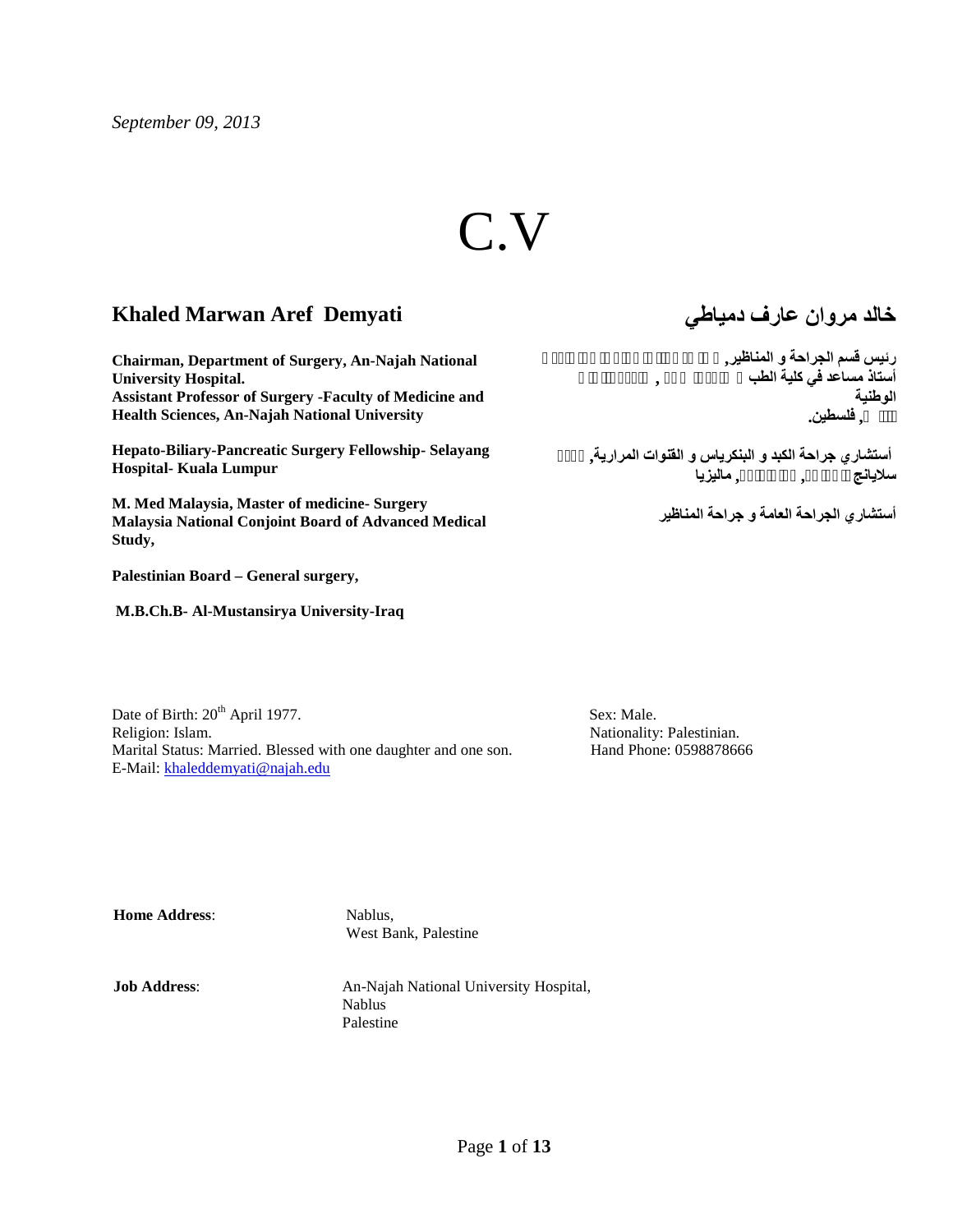# **Memberships and Registrations:**

| $2000$ – Present: | Palestinian Medical Association. |
|-------------------|----------------------------------|
| $2001$ – Present: | Palestinian Medical Council      |
| $2001$ – Present: | Palestinian Ministry of Health.  |
| $2005$ – Present: | Malaysian Medical Council.       |

## **Languages:**

| Arabic:                 | Native.                                                                            |  |
|-------------------------|------------------------------------------------------------------------------------|--|
| English:                | <b>Excellent</b><br><b>IELTS</b> , test mark: 7<br>20 <sup>th</sup> September 2003 |  |
| <b>Bahasa Malaysia:</b> | <b>Excellent</b><br><i>LKM test</i> mark: $A+$ .<br>2005                           |  |

# **Education and Training:**

| December 2012:         | Palestinian Board – General Surgery                                                                                                                                                                                                 |
|------------------------|-------------------------------------------------------------------------------------------------------------------------------------------------------------------------------------------------------------------------------------|
| April 2010 - May 2012: | Hepato-Pancreato- Biliary Surgery Fellowship<br>Hepato-Pancreato-Biliary Surgery Department<br><b>Hospital Selayang</b><br>Selayang,<br>Kuala Lumpur, Malaysia                                                                      |
| April 2010 - May 2012: | Endoscopic Retrograde Cholangio-pancreatography (ERCP) Fellowship<br>(Training in ERCP as a part of HPB training)<br>Hepato-Pancreato-Biliary Surgery Department<br><b>Hospital Selayang</b><br>Selayang,<br>Kuala Lumpur, Malaysia |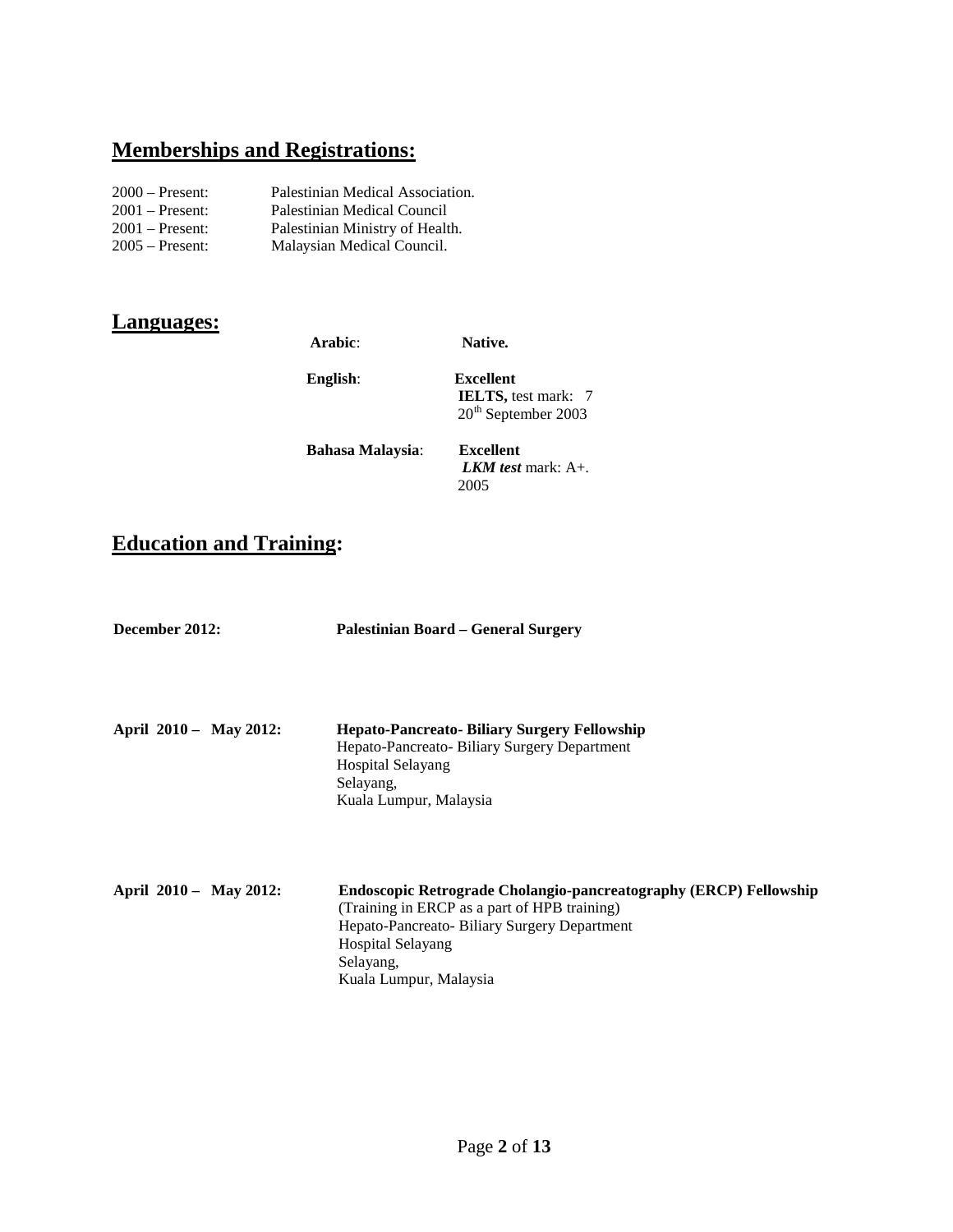| 20 <sup>th</sup> March 2010:   | <b>Malaysia National Conjoint Board of Advanced Medical Study</b><br>(General Surgery).                  |
|--------------------------------|----------------------------------------------------------------------------------------------------------|
| <b>June 2005 – March 2010:</b> | M.MED, General Surgery. (Master of Medicine, General Surgery)<br>University Sains Malaysia,<br>Malaysia. |

**1994-2000: M.B.Ch.B** Al-Mustansirya University, Baghdad, Iraq.

# **Work and Professional Experience:**

| March 2013 – Present   | <b>Chairman, Department of Surgery</b>                                  | An-Najah National University Hospital<br>Nablus-Palestine                                                      |
|------------------------|-------------------------------------------------------------------------|----------------------------------------------------------------------------------------------------------------|
| June 2012 – Present    | <b>Assistant Professor of Surgery</b><br><b>HPB</b> and General Surgeon | Faculty of Medicine and Health Sciences<br>An-Najah National University<br><b>Nablus</b><br>Palestine          |
| April 2010 - May 2012: | <b>Hepato-Biliary-Pancreatic Surgery</b><br><b>Fellow</b>               | Hepato-Biliary-Pancreatic Surgery Department<br>Hospital Selayang<br>Selayang, 68100<br>Kuala Lumpur, Malaysia |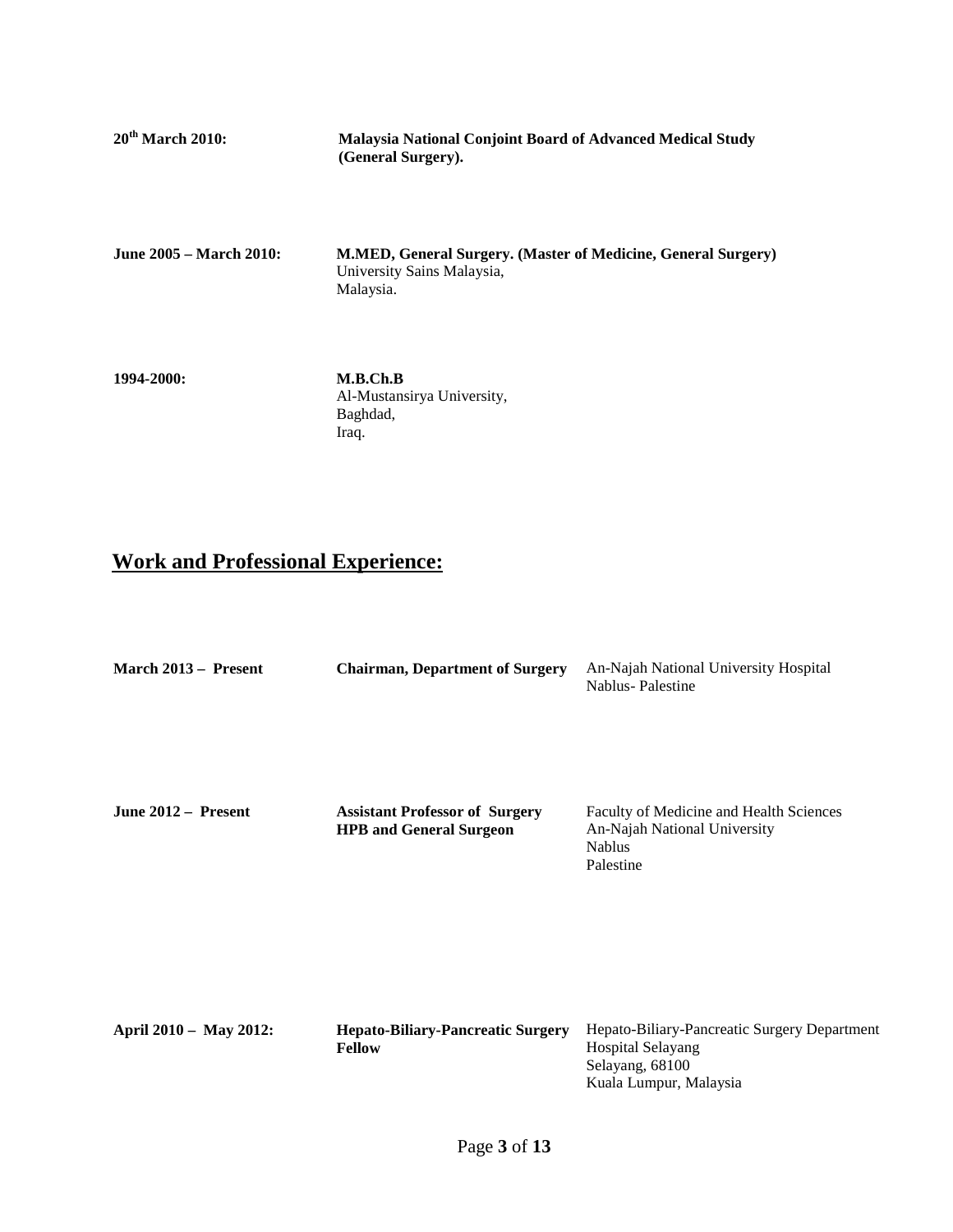| $1st$ May 2005 – $28th$ March 2010: General Surgery Trainee |                                                      | Department of Surgery,<br>Hospital University Sains Malaysia,<br>Kubang Kerian, 16150,<br>Kelantan, Malaysia. |
|-------------------------------------------------------------|------------------------------------------------------|---------------------------------------------------------------------------------------------------------------|
| $1st$ Jan.2005 -31 <sup>st</sup> Apr2005:                   | <b>Clinical attachment Medical</b><br><b>Officer</b> | Department of Surgery,<br>Hospital University Sains Malaysia, Kubang<br>Kerian, 16150,<br>Kelantan, Malaysia. |
| $1st$ Jan.2002 – $17th$ Dec2004:                            | <b>Resident Medical Officer</b>                      | Department of surgery,<br>Augusta Victoria Hospital,<br>Jerusalem, Palestine.                                 |
| $1st$ Sept.2001–31 <sup>st</sup> Dec.2001:                  | <b>Medical officer.</b>                              | Department of surgery,<br>Arab Women Union Hospital,<br>Nablus, Palestine                                     |
| 1st Sept 2000-31st Aug 2001:                                | Internship.                                          | Ministry of Health Hospitals,<br>Palestine                                                                    |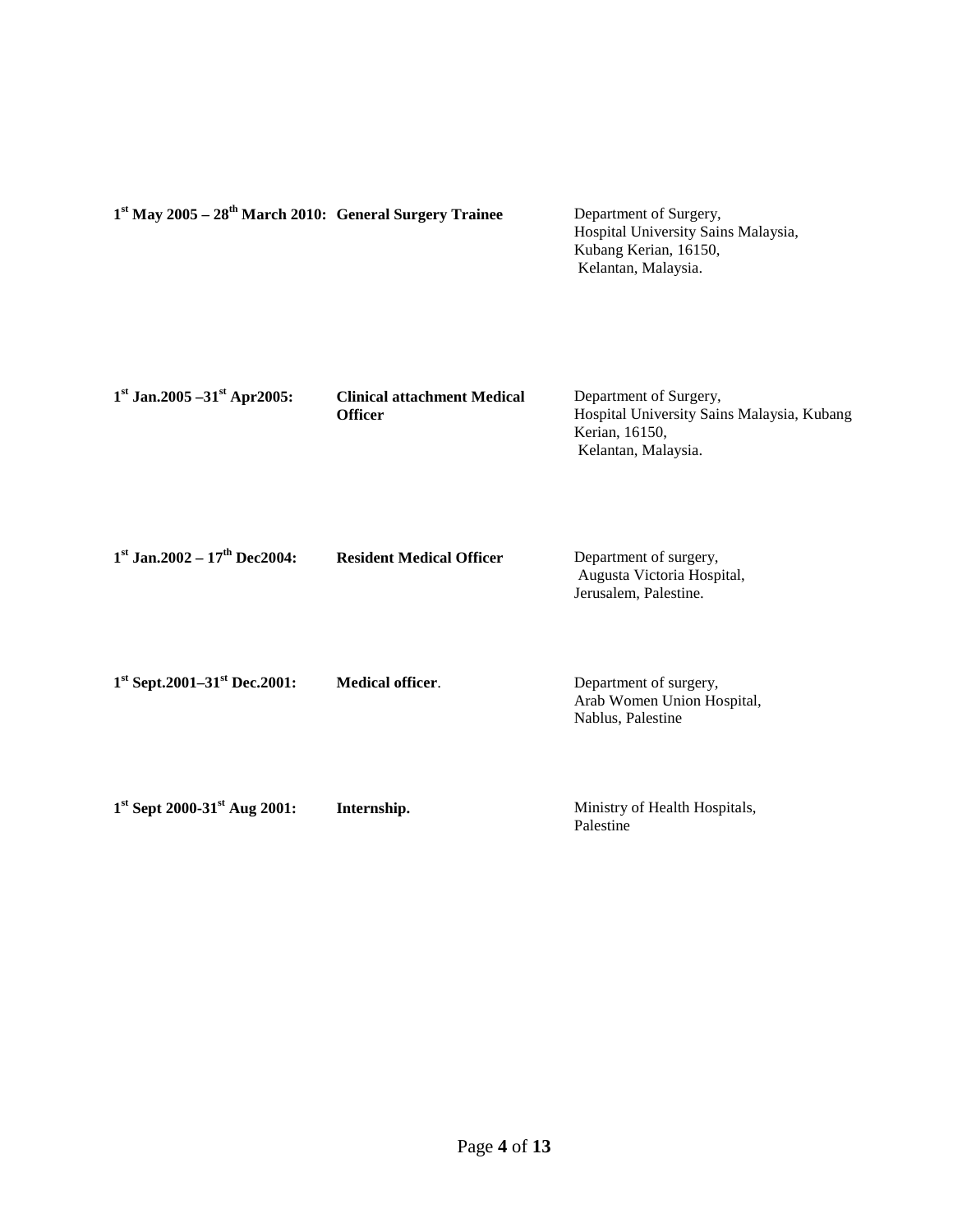# **Academic, Professional and Management Committees**

| June 2012- till now   | <b>Technical And Medical Equipment Expert</b><br><b>Committees And Commission</b> | Had and member of several technical<br>and medical equipment expert<br>committees and commission during the<br>preparation and development of the<br>university hospital clinical departments<br>and equipments<br>An-Najah National University Hospital |
|-----------------------|-----------------------------------------------------------------------------------|----------------------------------------------------------------------------------------------------------------------------------------------------------------------------------------------------------------------------------------------------------|
| March 2013- till now  | <b>Credentialing And Privilege Committee</b>                                      | Member<br>An-Najah National University Hospital                                                                                                                                                                                                          |
| August 2013- till now | <b>Medical Executive Committee</b>                                                | Member<br>An-Najah National University Hospital                                                                                                                                                                                                          |
| August 2013- till now | <b>Drug Committee</b>                                                             | Member<br>An-Najah National University Hospital                                                                                                                                                                                                          |
| August 2013-till now  | <b>Operating Room Establishment and Operation</b><br><b>Committee</b>             | Head<br>An-Najah National University Hospital                                                                                                                                                                                                            |
| March 2013- till now  | <b>Medical File and HIS medical file Committees</b>                               | Head<br>An-Najah National University Hospital                                                                                                                                                                                                            |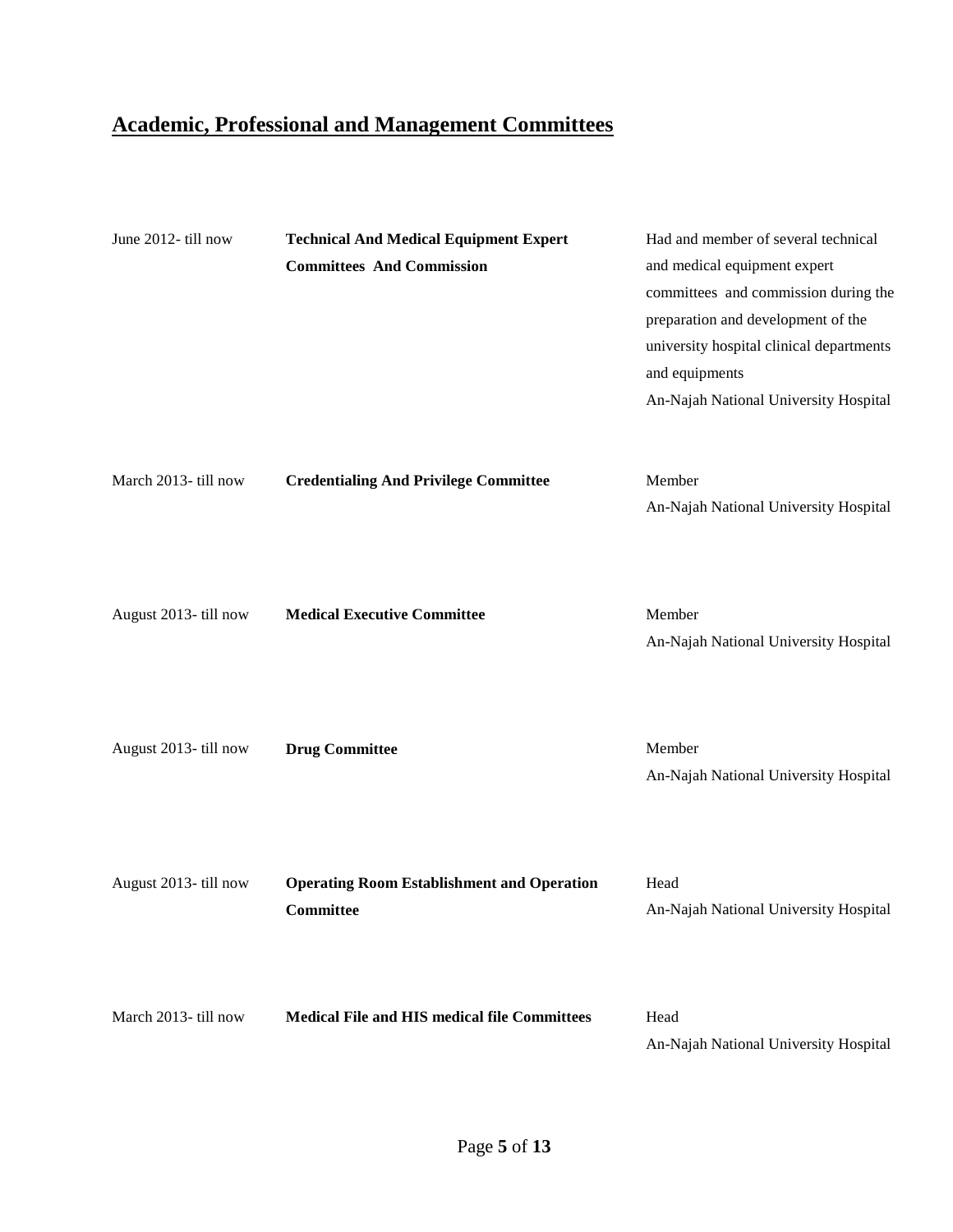| June $2013$ - till now | <b>Hospital Procedures and Fees Pricing Committee</b>                    | Member<br>An-Najah National University Hospital |
|------------------------|--------------------------------------------------------------------------|-------------------------------------------------|
| June $2013$ - till now | <b>Surgery Intended Learning Outcome Preparation</b><br><b>Committee</b> | Head<br>An-Najah National University Hospital   |
| March 2013- till now   | <b>Intensive Care Preparation Committee</b>                              | Member<br>An-Najah National University Hospital |

# **Examiner Sessions:**

| May $2012 - \text{till now}$   | <b>Examiner- Undergraduate Medical students -</b><br>clinical, viva and paper exams | An- Najah National University |
|--------------------------------|-------------------------------------------------------------------------------------|-------------------------------|
| March $2013 - \text{till now}$ | <b>Examiner, research projects. Final year Medical</b><br>student                   | An- Najah National University |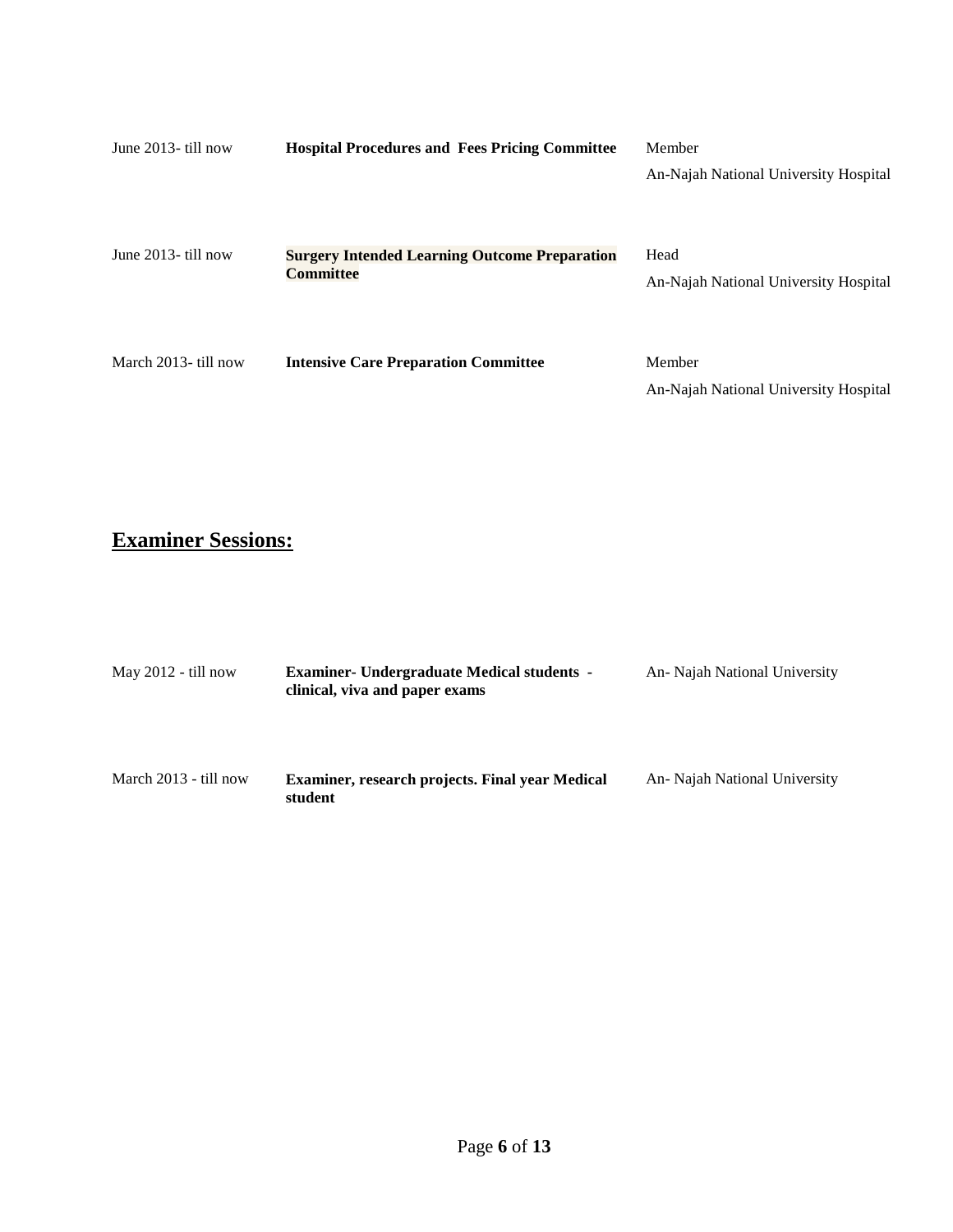# **Important Conferences, Courses and Workshops:**

| $7^{\text{th}}$ -9 <sup>th</sup> December<br>2012 | Chairman<br>The First Palestinian International Congress on<br>Laparoscopic and Minimally Invasive Surgery in<br><b>Palestine</b> | Palestinian Laparoscopic surgery<br>Jericho-Palestine                                      |
|---------------------------------------------------|-----------------------------------------------------------------------------------------------------------------------------------|--------------------------------------------------------------------------------------------|
| $14^{th}$ -17 <sup>th</sup> July 2011             | 9 <sup>th</sup> Liver Update Congress                                                                                             | Sunway Resort Hotel and Spa,<br>Petaling Jaya,<br>Selangor, Malaysia                       |
| $2nd$ -5 <sup>th</sup> June 2011                  | 14 <sup>th</sup> Scientific Meeting of the Malaysian Society of<br><b>Transplantation</b>                                         | Shangri-La's Rasa Sayang Resort &<br>Spa.<br>Penang, Malaysia                              |
| $13th$ July 2011                                  | 11 <sup>th</sup> International Advanced Endoscopy<br>Workshop.<br>"Endoscopy in HPB Medicine- Icing on the Cake"                  | Selayang Hospital,<br>Sunway Resort Hotel and Spa,<br>Petaling Jaya,<br>Selangor, Malaysia |
| $10^{th} - 12^{th}$ Nov 2010                      | 3rd Asia-Pacific Gastro-esophageal Cancer<br><b>Congress</b>                                                                      | Swan Convention Centre,<br>Sunway Medical Centre,<br>Petaling Jaya,<br>Selangor, Malaysia  |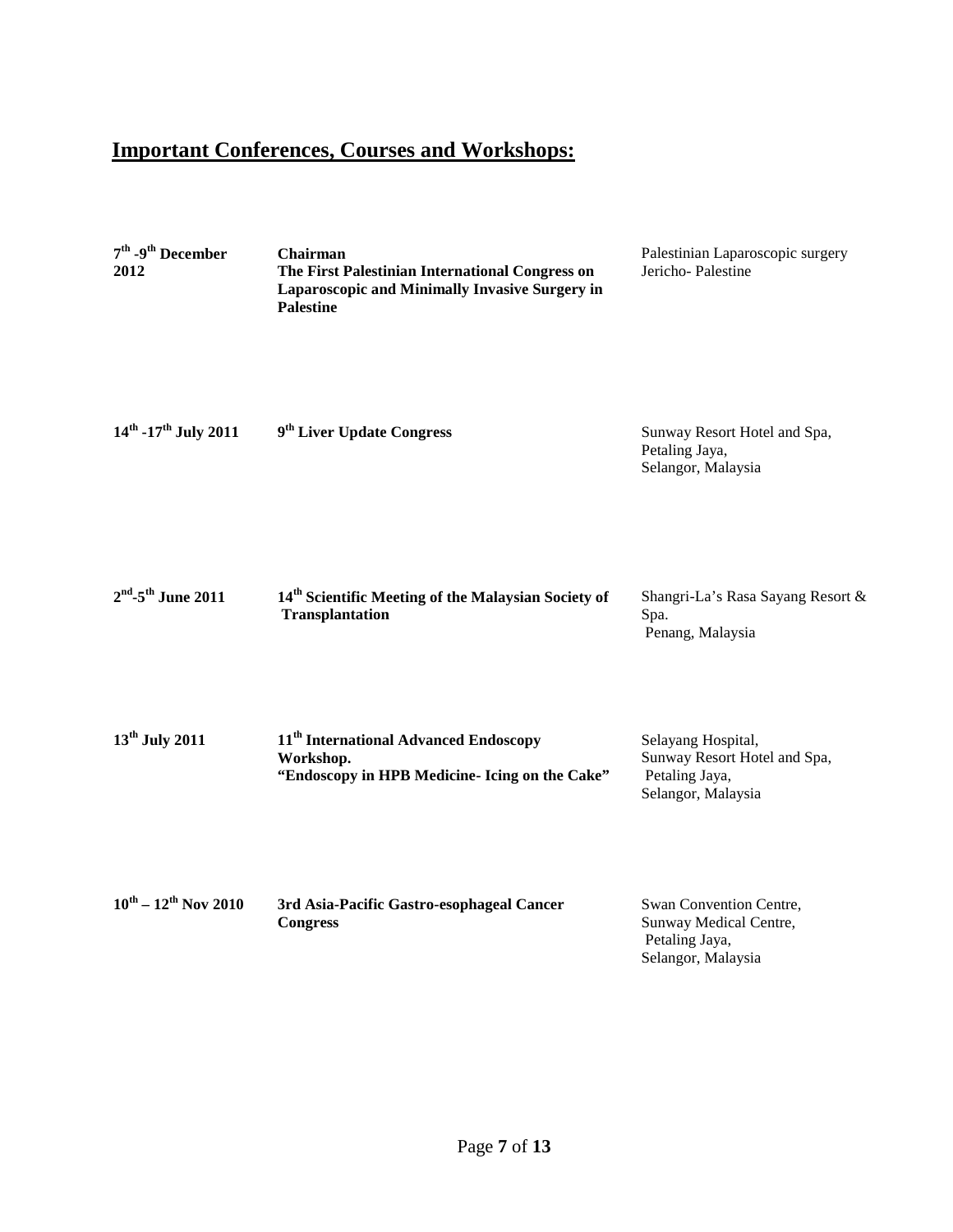| 23rd July 2009:                                  | <b>East Coast Breast Cancer Symposium.</b>                                                                                | Renaissance Hotel<br>Kota Bharu, Malaysia.                 |
|--------------------------------------------------|---------------------------------------------------------------------------------------------------------------------------|------------------------------------------------------------|
|                                                  | 15 <sup>th</sup> -16 <sup>th</sup> July 2009: 8 <sup>th</sup> HKL Vascular Surgery Seminar.                               | Hospital Kuala Lumpur<br>Kuala Lumpur, Malaysia.           |
| $23^{\text{rd}} - 27^{\text{th}}$ March<br>2009: | <b>Masters of general Surgery Intensive Course.</b>                                                                       | University Kebangsaan Malaysia,<br>Kuala Lumpur, Malaysia. |
| 13 <sup>th</sup> Jun. 2008:                      | <b>Parenteral Nutrition Workshop. Towards Optimal</b><br><b>Nutrition Support.</b>                                        | Universiti Sains Malaysia<br>Health Campus, Malaysia.      |
|                                                  | $17^{\text{th}} - 19^{\text{th}}$ Oct. 2008: Malaysian Oncological Society $12^{\text{th}}$ Annual Scientific<br>Meeting. | Pacific Sutera Hotel,<br>Kota Kinabalu, Sabah.             |
| 16th Oct. 2008:                                  | <b>Palliative Care Workshop</b>                                                                                           | Pacific Sutera Hotel,                                      |

Kota Kinabalu, Sabah.

**20th – 21st Aug. 2008:Seminar on Integrative Oncology. Cancer Care Beyond Boundaries.** Universiti Sains Malaysia Health Campus, Malaysia**.**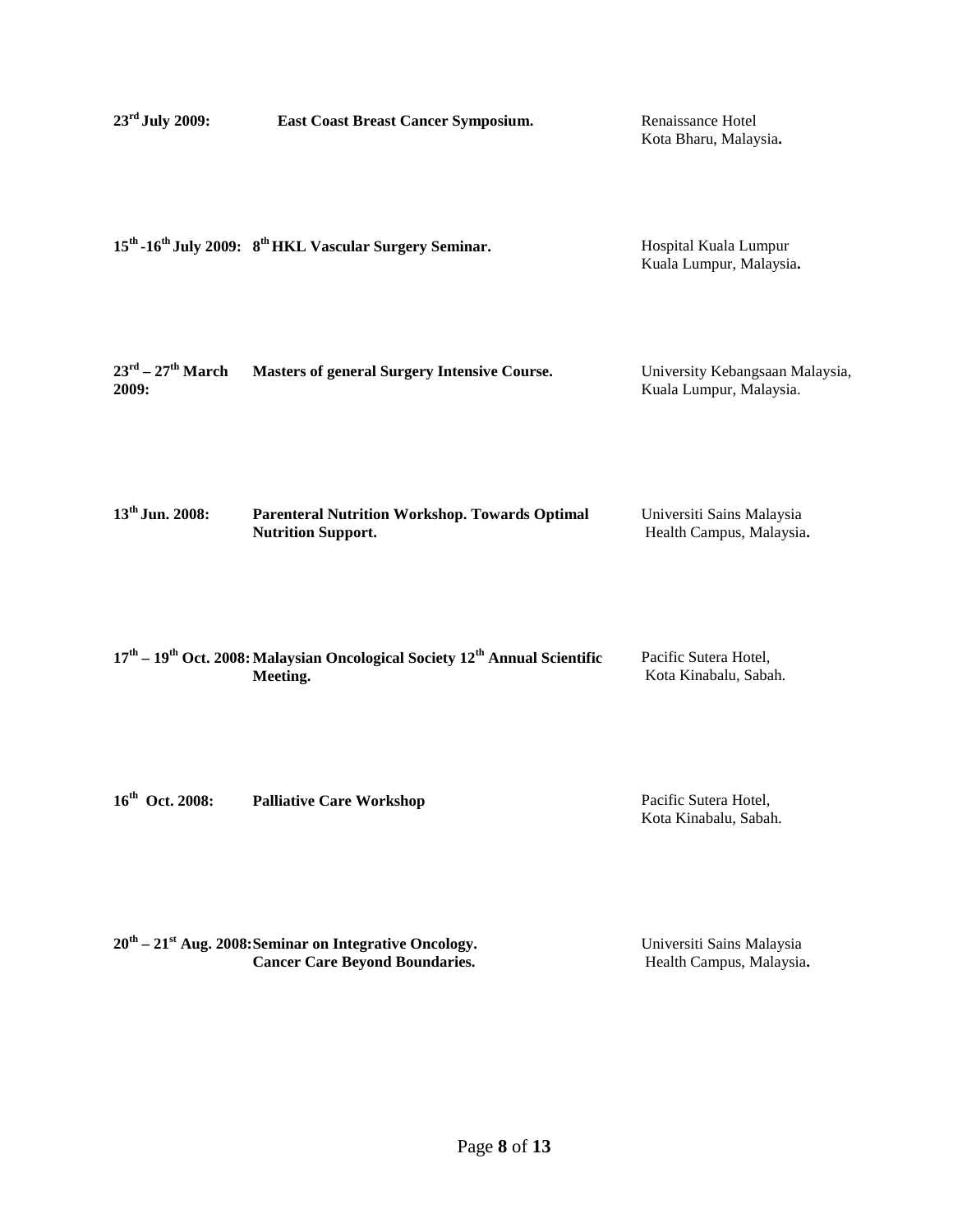| 29th Jul. 2008:                                | Laparoscopic Colorectal Surgery Workshop.                                                                                                                        | Universiti Sains Malaysia<br>Health Campus, Malaysia.                                                                                                                            |
|------------------------------------------------|------------------------------------------------------------------------------------------------------------------------------------------------------------------|----------------------------------------------------------------------------------------------------------------------------------------------------------------------------------|
| $22^{nd}$ - $23^{rd}$ May.<br>2008:            | 13 <sup>th</sup> National Conference on Medical Sciences                                                                                                         | School of Medical Sciences, Health<br>Campus<br>Universiti Sains Malaysia<br>Kelantan, 16150, Malaysia                                                                           |
| 25 <sup>th</sup> -26 <sup>th</sup> April 2008: | 2 <sup>nd</sup> International Symposium on Congenital<br><b>Anomaly (ISCA). Multidisciplinary Management</b><br>on Gastrointestinal and Hepatobiliary Anomalies. | Jakarta-Indonesia.                                                                                                                                                               |
| $7^{\text{th}} - 9^{\text{th}}$ Dec. 2007:     | 16 <sup>th</sup> Malaysian Urology Conference                                                                                                                    | Bayview Beach Resort,<br>Penang, Malaysia.                                                                                                                                       |
| $2nd$ - 6 <sup>th</sup> Dec. 2007:             | <b>Intensive Course on Intermediate Statistics,</b><br><b>Scientific Writing and Producing Quality Thesis.</b>                                                   | Universiti Sains Malaysia<br>Health Campus, Malaysia.                                                                                                                            |
| $27^{\text{th}} - 28^{\text{th}}$ Oct. 2007:   | 1 <sup>st</sup> USM Urology Course (USMUC)                                                                                                                       | Universiti Sains Malaysia<br>Health Campus, Malaysia.<br>Organized by<br>Universiti Sains Malaysia, University of<br>Ghent, Belgium and The Malaysian<br>Urological Association. |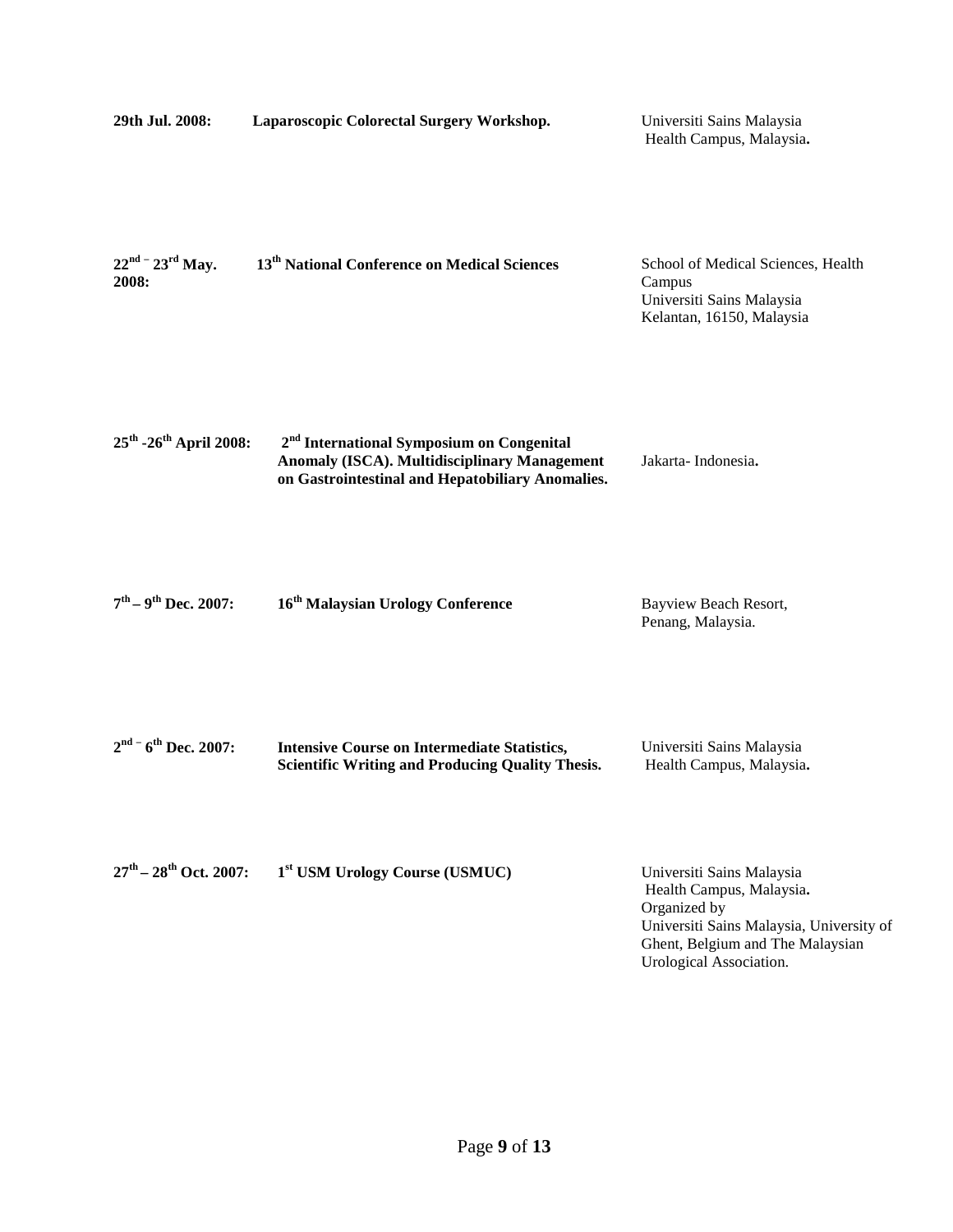| 23rd-27 <sup>th</sup> July 2006:               | <b>Basic Statistics &amp; Research Methodology</b><br>Workshop.                                                                    | Universiti Sains Malaysia<br>Health Campus, Malaysia.                                                                                               |
|------------------------------------------------|------------------------------------------------------------------------------------------------------------------------------------|-----------------------------------------------------------------------------------------------------------------------------------------------------|
| $14^{\text{th}}$ -15 <sup>th</sup> Sept. 2005: | <b>Basic Surgical Skill Workshop.</b>                                                                                              | Universiti Sains Malaysia<br>Health Campus, Malaysia.                                                                                               |
| $16^{th}$ May 2005:                            | Dangerous Goods Regulations Course and Exam.<br>In accordance with the requirements of International<br>Air Transport Association. | Hazmat Training,<br>Kuala Lumpur, Malaysia.                                                                                                         |
| $4^{\text{th}} - 6^{\text{th}}$ April 2005:    | Good Clinical Practice Workshop and Exam.<br>(GCP)                                                                                 | Organized By:<br>Ministry of Health Malaysia, and<br>University Sains Malaysia.<br>Penang, Malaysia                                                 |
| $10^{th}$ – $15^{th}$ Jan. 2004:               | <b>Emergency Medical Education and Development</b> Organized by:<br>Course.                                                        | The Johns Hopkins University Center for<br>Emergency, CARE International, and Al-<br>Makassad Islamic Charitable Hospital.<br>Jerusalem, Palestine. |
| $5th$ June 2004:                               | <b>APLS: The Pediatric Emergency Medicine</b><br>Course.                                                                           | Organized by: American College of<br>Emergency Physicians, American Academy<br>of Pediatrics, Augusta Victoria Hospital,<br>Jerusalem, Palestine.   |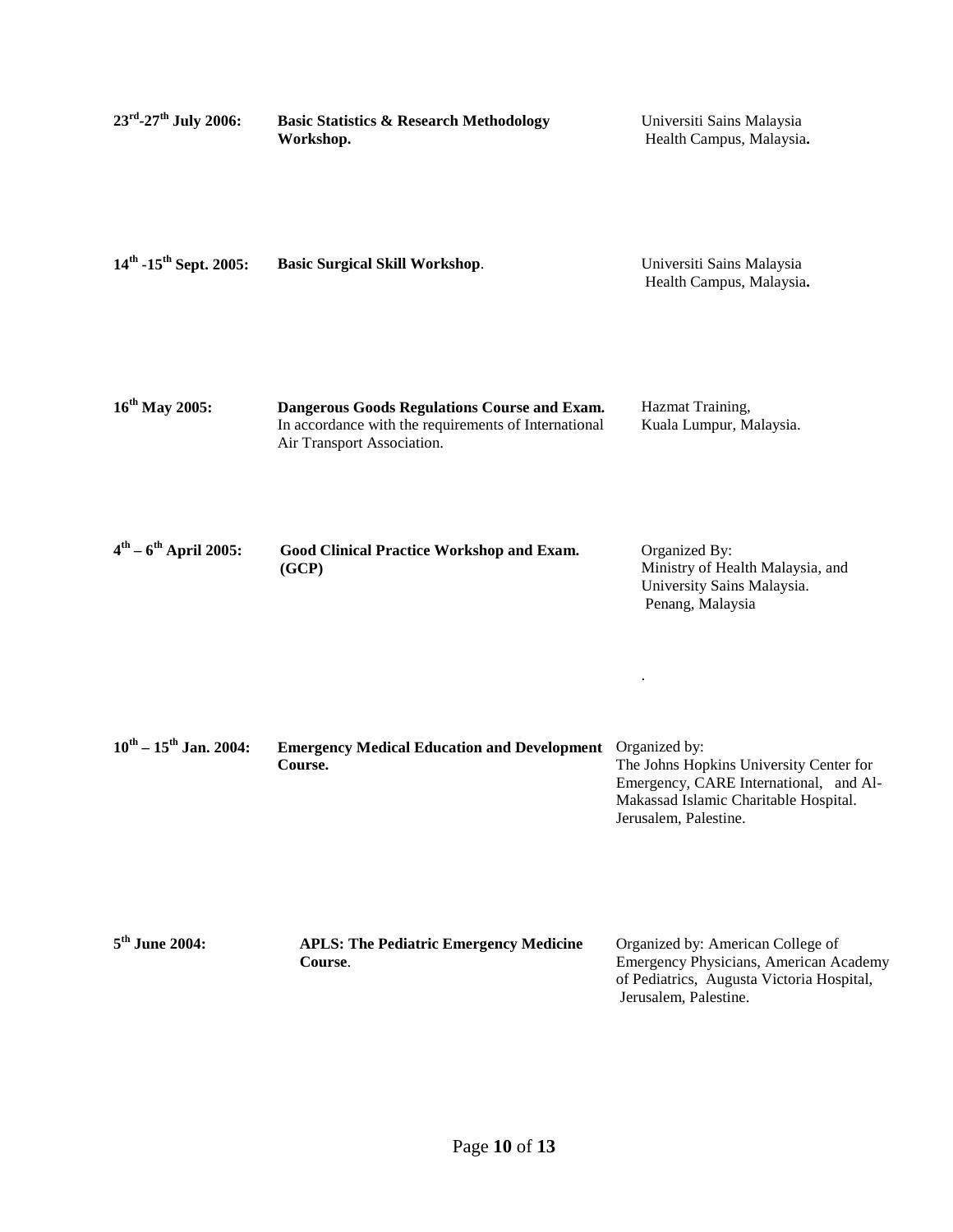## **Publications**:

**July, 2011: SUCCESSFUL PERCUTANEOUS SELECTIVE TRANSARTERIAL EMBOLIZATION OF BLEEDING HUGE PSEUDOANEURYSM OF GASTRODUODENAL ARTERY SECONDARY TO CHRONIC PANCREATITIS** V M Leow, S Febra, *D Khaled, M Suryati, V M Thamarai, K F Lim, R Krishnan, S Harjit.* Presented as a free paper at the  $9<sup>th</sup>$  Liver Update Congress, Kuala Lumpur  $13^{th}$ -17<sup>th</sup> July 2011. **Abstract published** in The Malaysian Medical Journal

**July, 2011: HEPATIC RESECTION FOR CYSTIC LESIONS OF THE LIVER** *Khaled Demyati, Lim KF, Krishnan Raman, Harjit Singh* Presented as a free paper at the 9<sup>th</sup> Liver Update Congress, Kuala Lumpur  $13<sup>th</sup> -17<sup>th</sup>$  July 2011. **Abstract published** in The Malaysian Medical Journal

**July, 2011: FISH BONE INDUCED LIVER AND PANCREATIC ABSCESS** *Khaled Demyati, Lim KF, Krishnan Raman, Harjit Singh* Presented as a poster at the  $9<sup>th</sup>$  Liver Update Congress, Kuala Lumpur.  $13<sup>th</sup> - 17<sup>th</sup>$  July 2011. **Abstract published** in The Malaysian Medical Journal

**June, 2011: Analysis of Outcome and causes of Death in Liver Transplant Recipients. Experience of department of Hepato\_ pancreatic Biliary Surgery, Selayang Hospital.** Leow V M, Febra S, *Khaled D, Mohd Sharifudin S Suryati M, Thamarai V M, Lim K F, Krishnan R, S Harjit.* Presented as a free paper at the 14<sup>th</sup> Scientific Meeting of the Malaysian Society of Transplantation  **2nd – 5th June 2011. Shangri-La's Rasa Sayang Resort & Spa, Penang**.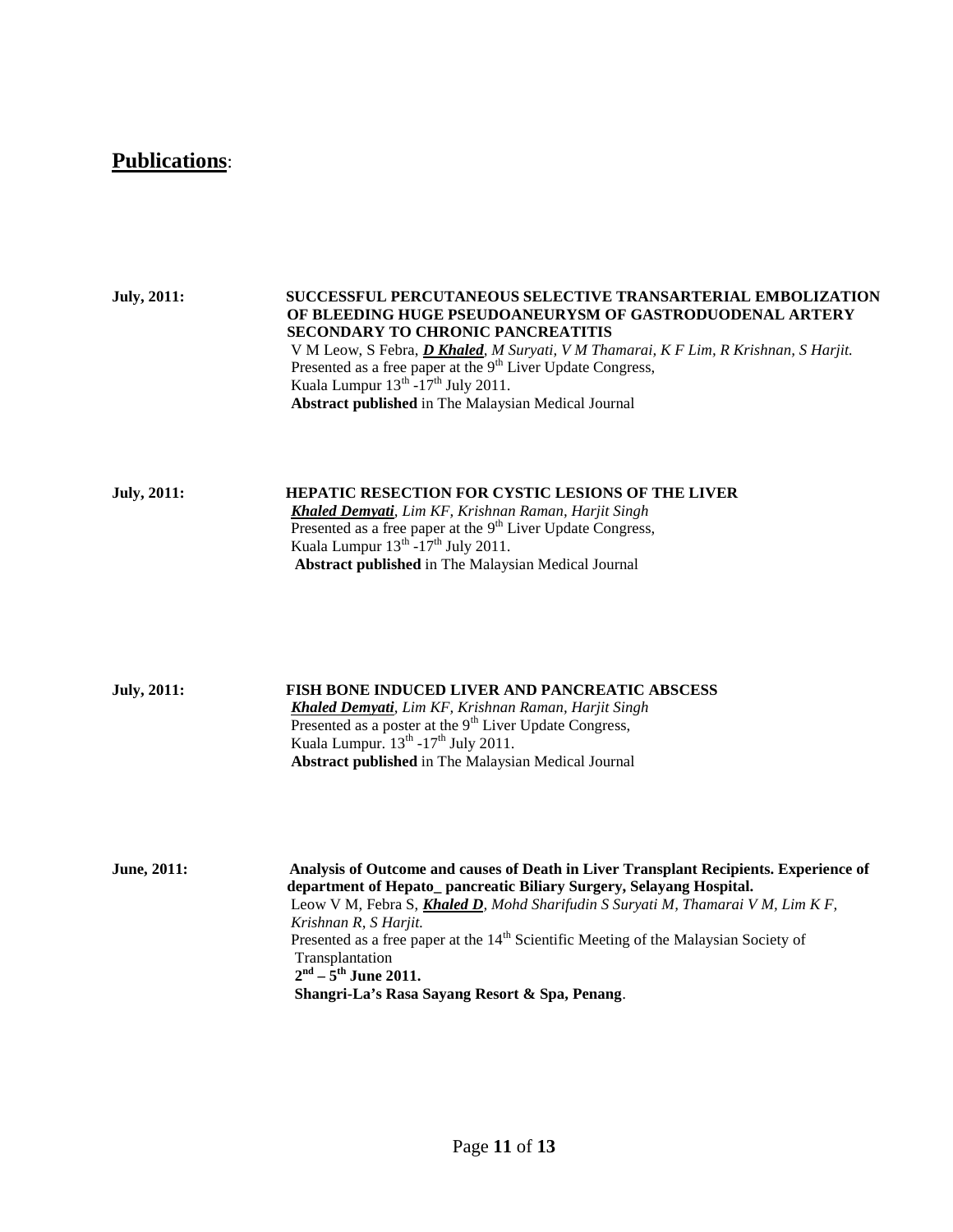#### **May, 2008**: **DEEP HYPOTHERMIC CIRCULATORY ARREST FOR RENAL CELL CARCINOMA WITH INFERIOR VENA CAVA TUMOR THROMBUS, CASE SERIES.**

*K. Demyati, MDM. Ashraf, M.N.G. Rahman, M. Nazli, A.R. Mossadeq, G. Ziyadi, H. Zulkarnain, S. Hassan, A.s. Ridzuan, M. Alam, Z. Zaidi, M.M. Yahya, Unar Obhayu, Z. Mahamood.*

#### **Presented at:**

13<sup>th</sup> National Conference on Medical Sciences

Health Campus, Universiti Sains Malaysia Malaysia.

**Abstract published** in The Malaysian Journal of Medical Sciences. Volume 15, Supplement 1, page 215.

#### **May, 2008**: **ADVANCED LAPAROSCOPY: MOBILIZAION OF INTRA ABDOMINAL TRANSVERSE TESTICULAR ECTOPIA, CASE REPORT.**

*K. Demyati, MDM. Ashraf, M.N.G. Rahman, M. Nazli, A.R. Mossadeq, G. Ziyadi, H. Zulkarnain, S. Hassan, A.s. Ridzuan, M. Alam, Z. Zaidi, M.M. Yahya, Unar Obhayu, Z. Mahamood.* **Presented at**13<sup>th</sup> National Conference on Medical Sciences Health Campus, Universiti Sains Malaysia, Malaysia  **Abstract published** in The Malaysian Journal of Medical Sciences. Volume 15, Supplement 1, page 214.

**April, 2008**: **NEONATAL GASTROINTESTINAL STROMAL TUMOR- A RARE CASE***. Khaled D, Norhayati O., Ridzuan As.* **Presented at:** 2<sup>nd</sup> International Symposium on Congenital Anomaly (ISCA). Multidisciplinary Management on Gastrointestinal and Hepatobiliary Anomalies. 25-26 April 2008. Borobudur Hotel, Jakarta, Indonesia**.**